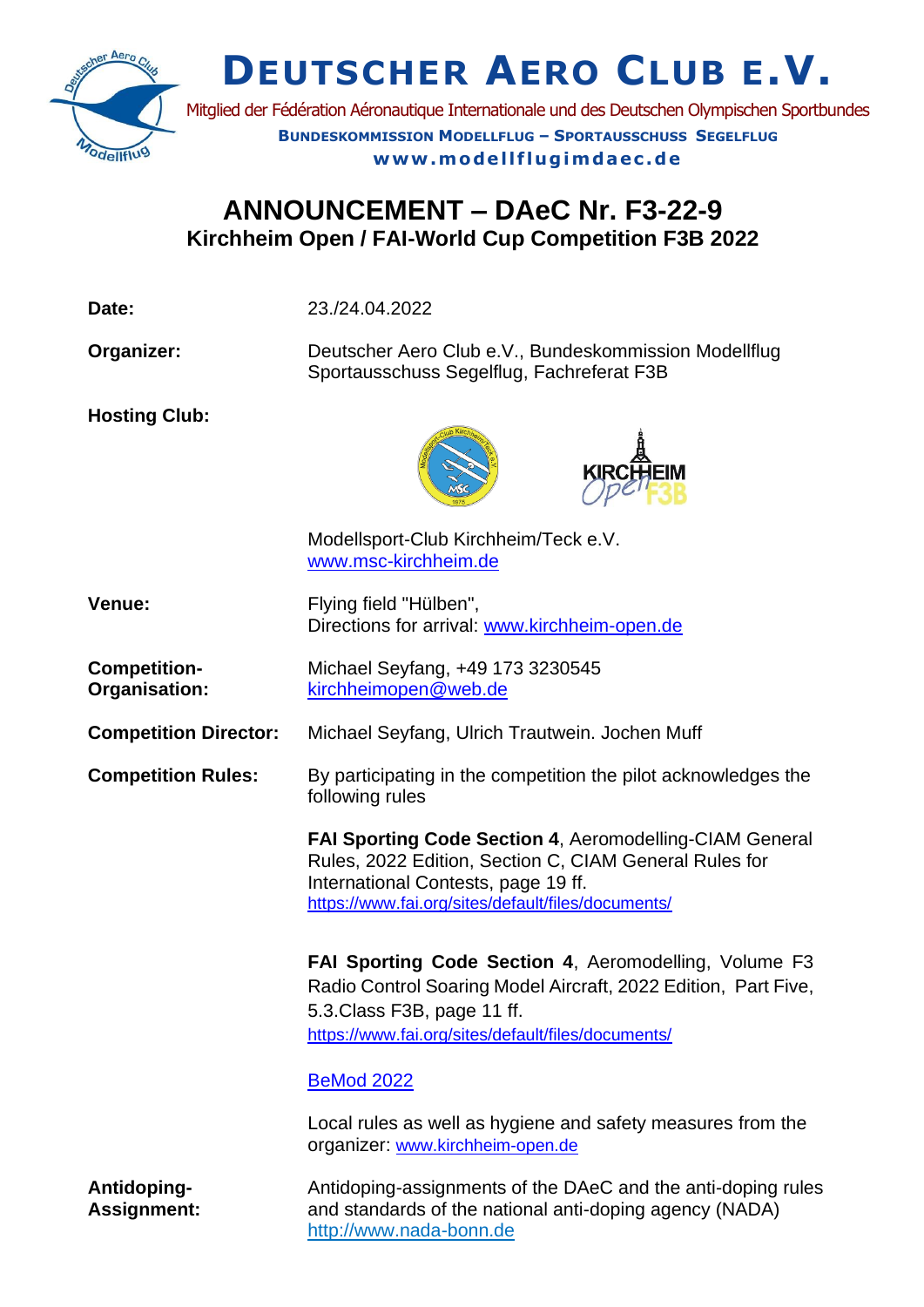| <b>Titles and awards:</b> | Senior individual<br><b>Team classification</b><br>Speed classification<br>Junior individual (up to 18 years)<br>Rookie classification                                  |                                                                                         |  |
|---------------------------|-------------------------------------------------------------------------------------------------------------------------------------------------------------------------|-----------------------------------------------------------------------------------------|--|
| <b>Conditions:</b>        |                                                                                                                                                                         | Each participant needs a valid FAI-sporting licence 2022                                |  |
| <b>Frequencies:</b>       | $2,4$ GHz<br>The participants have to hold a compliant declaration for their<br>radio; it must be shown at the registration on demand.<br>Other frequencies on request. |                                                                                         |  |
| <b>Registration:</b>      |                                                                                                                                                                         | Registration is only possible on the website www.f3b.de                                 |  |
|                           | The registration is only valid if the entry-fee is transferred until<br>07.04.2022.                                                                                     |                                                                                         |  |
|                           | Modellsport-Club Kirchheim/Teck e.V.<br>Volksbank Kirchheim-Nürtingen<br><b>BIC: GENODES1NUE</b><br>IBAN: DE90 6129 0120 0309 5630 38                                   |                                                                                         |  |
| <b>Entry fees:</b>        | 60 € for seniors, 35 € for rookies,<br>$0 \in \mathfrak{j}$ uniors (up to 18 years)                                                                                     |                                                                                         |  |
| Jury:                     | Jury-president and three (3) jury-members from the participants<br>from different nations; the election is done before the start of the<br>competition.                 |                                                                                         |  |
| <b>Protest:</b>           | The fee for a protest is $35 \notin$ and must be deposit with the written<br>protest in English language.                                                               |                                                                                         |  |
| <b>Time Table:</b>        | Saturday, April 23rd 2022<br>7.40 am<br>8.00 am                                                                                                                         | <b>Briefing</b><br>Start of competition                                                 |  |
|                           | Sunday, April 24th 2022<br>8.00 am<br>approx. 3 pm<br>approx. 4 pm                                                                                                      | Continuation of competition<br>End of competition<br>Price giving ceremony on the field |  |
| <b>Catering:</b>          | food and beverages will be offered on the field                                                                                                                         |                                                                                         |  |
| <b>Accommodation:</b>     | See www.albtrauf.de or www.huelben.de.                                                                                                                                  |                                                                                         |  |